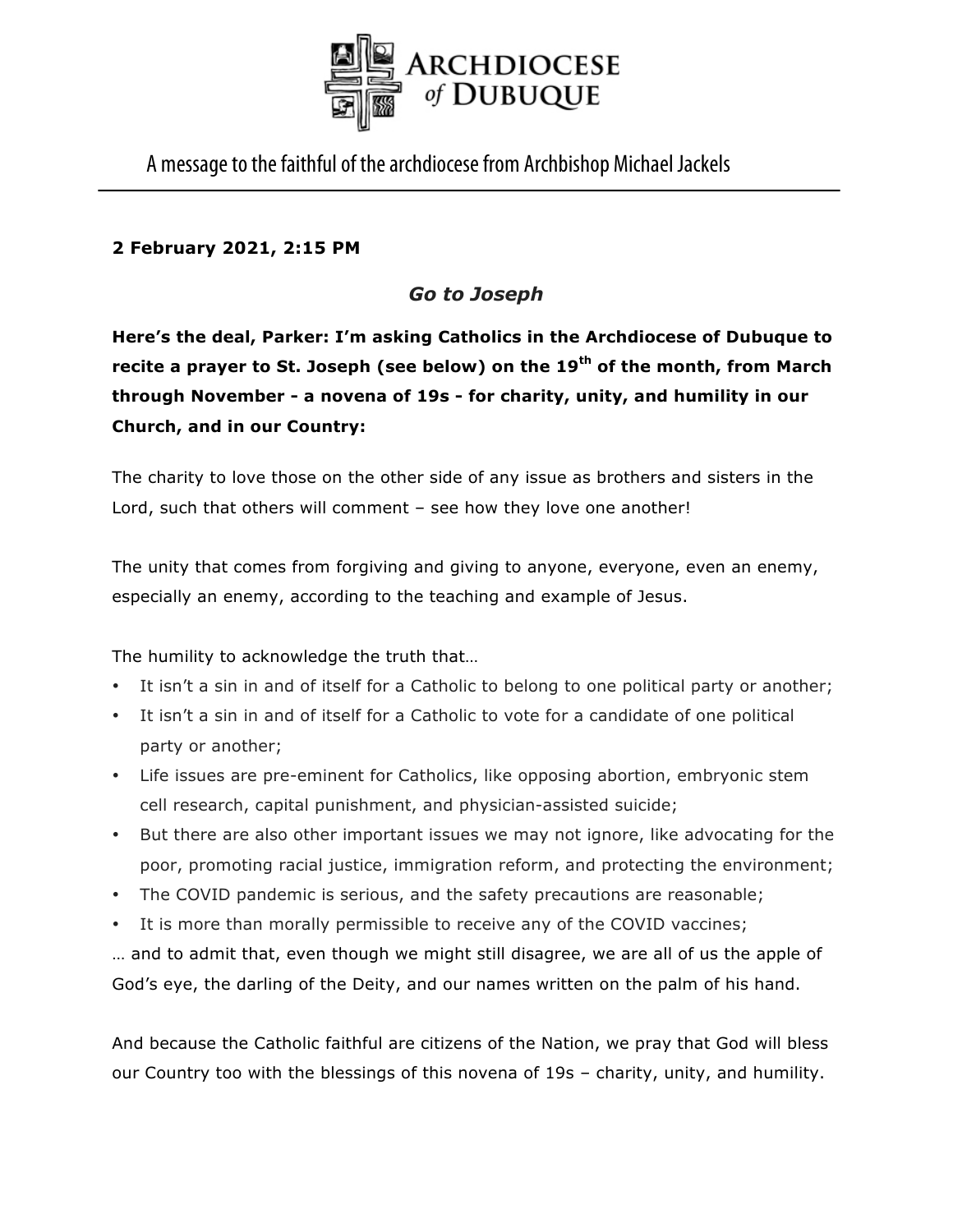### Disagreement does not betoken division

This last election cycle and the pandemic have not only thrown our differences into high relief, but have also led to divides, distrust, and bad-mouthing among us.

For example, peopled insisted that I state that it's morally wrong to belong to this or that political party, or that it's a sin to vote for a candidate from one party or another.

And some people insisted that I should *mandate* mask-wearing, and others that I would rally folks for a mask-burning, like a politically-charged piece of clothing from the past.

People on both sides were upset I wouldn't change my mind. I might be wrong; it's happened. There was that one time when I thought I was wrong, but I was really right.

But they wouldn't change their minds either. So, I asked that we might at least love each other as brothers and sisters in the Lord, and pray for each other.

Differences are normal in any community; in fact, our Church teaches that diversity, like a difference of opinions, is essential for true unity to survive and thrive.

But a difference of opinion does not, and should not result in division, or distrust, or making disparaging remarks about people on the other side of an issue.

#### We are meant to be united

Our great Nation is suffering from divides, distrust, and bad-mouthing, and because some of citizens of our Country are Catholics, the Church is suffering from them too.

This isn't tolerable in our Nation, which was founded to be one, under God, indivisible, with liberty and justice for all, from womb to tomb, no matter the gender, color, or…

It's even less tolerable in our Church, established as one, holy, catholic and apostolic, and whose members are supposed to be distinguished by mutual love (John 13:35).

Division, distrust and disparaging remarks all bear the marks of the evil one, known for fomenting rebellion against unity, and called the father of lies.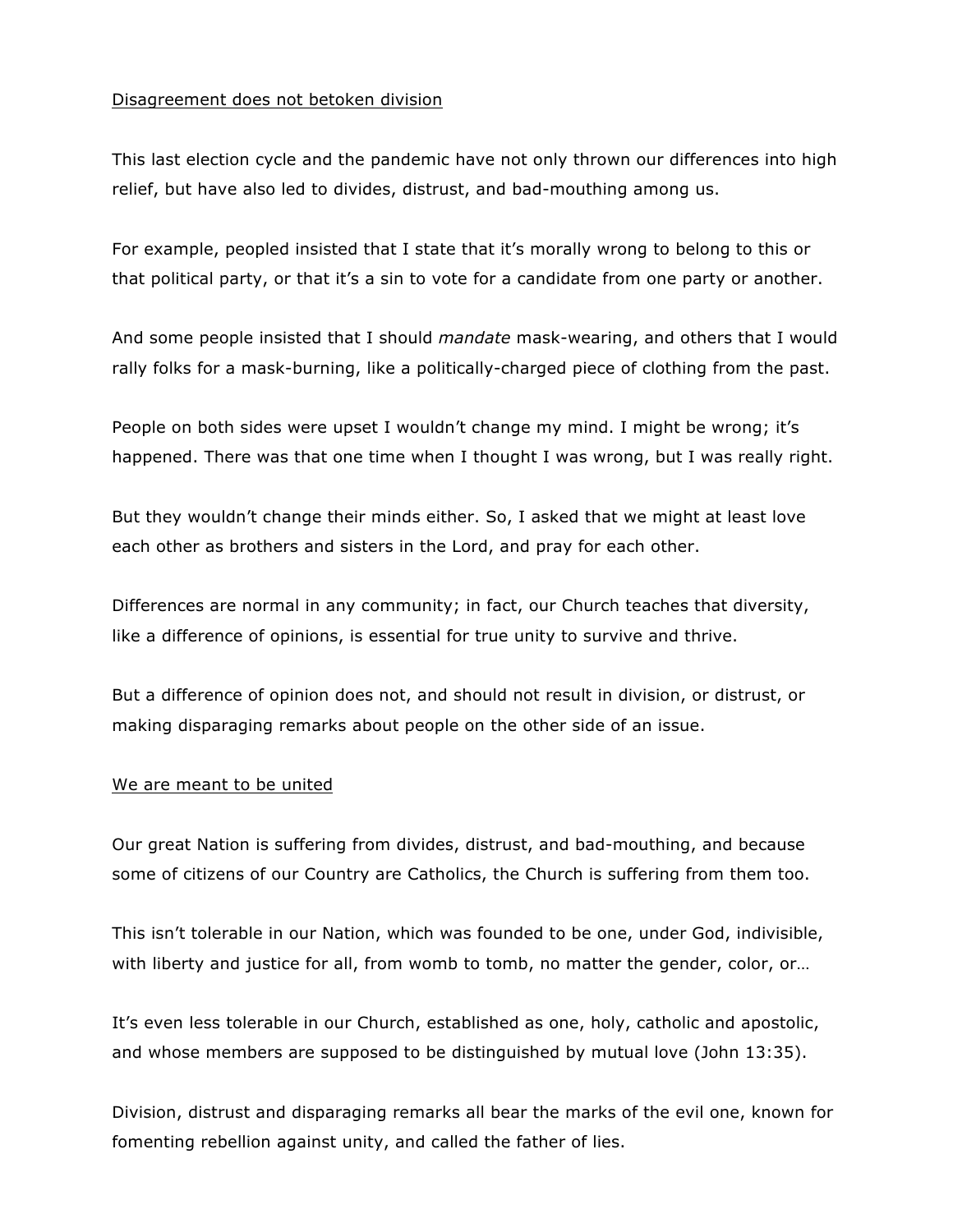## Go to Joseph

What to do? Our Holy Father Pope Francis may not have had this divide in mind when he established the Year of St. Joseph, but it is nonetheless a good remedy for it.

After all, St. Joseph is called the terror of evil spirits, and there has to be at least one of them prowling about the world, seeking the ruin of our souls by the COVID or division.

Good Pope Francis hopes that we will imitate the virtues of St. Joseph such that they cast out vice, and they become a good life-long habit; for example:

- Show compassion, tender love, and mercy, the same as God has for us.
- Defer to the plan of God, to the well-being of others, and to the common good.
- Have a practical love for the community of the Church, and for the poor.
- Be active and creative when God engages us in finding solutions to problems.

As you can see, these *Josephian* qualities are not only most appropriate for Catholics following the way of Jesus, but are also an effective remedy for the divides that vex us.

The Holy Father also proposes certain spiritual practices to seek the intercession of St. Joseph, and to promote imitation of his virtues.

One practice is to recite a prayer to St. Joseph on the 19<sup>th</sup> of March (the Solemnity of St. Joseph, Husband of Mary), and on the  $19<sup>th</sup>$  of each month during 2021.

And a variation on that theme is the proposed novena of 19s – For the love of God, neighbor, country, and of all that is good and holy, please join in.

Michael Jackels

Archbishop of Dubuque